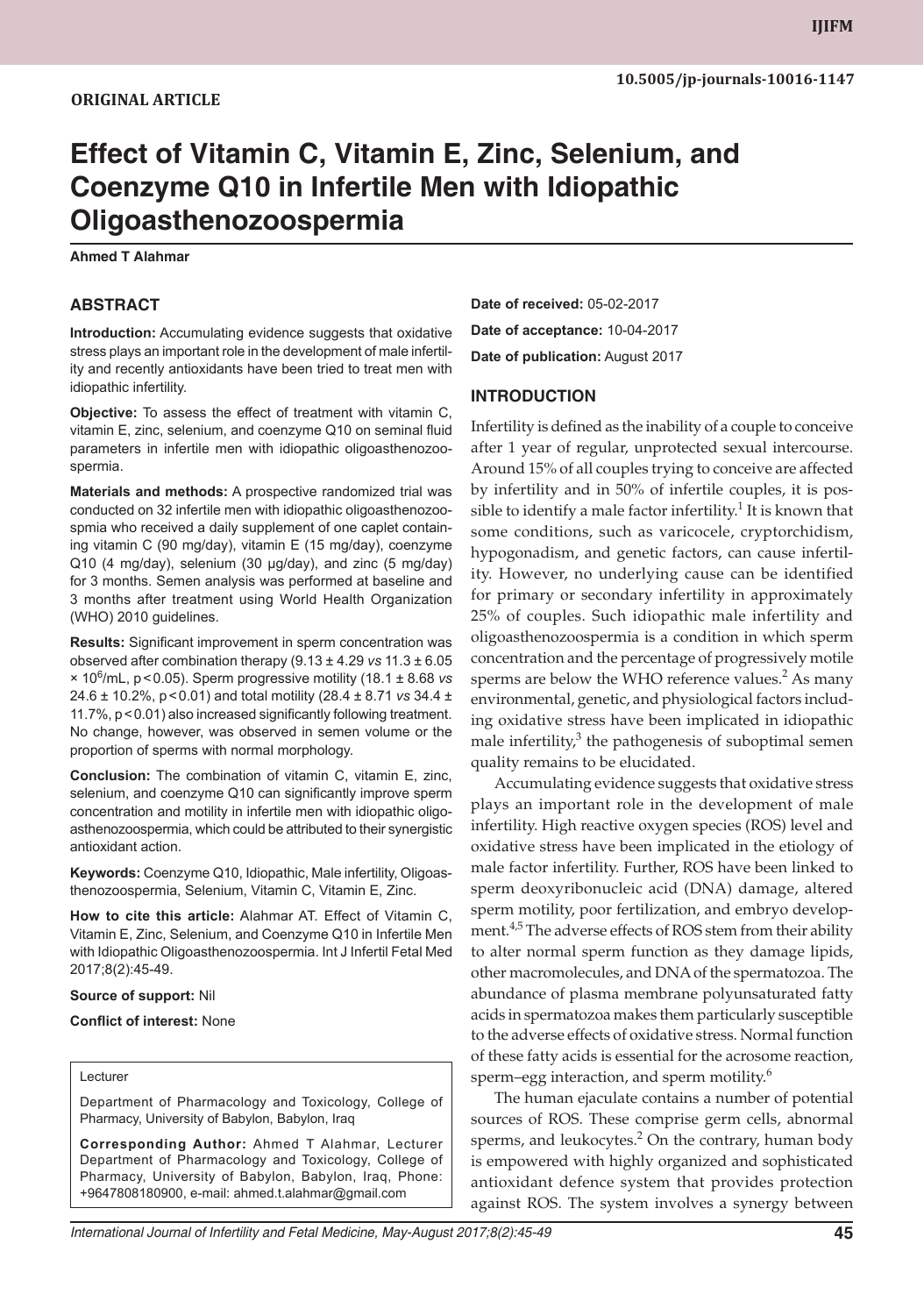various endogenous and exogenous components to scavenger-free radicals.<sup>7</sup> These antioxidants are divided into enzymatic antioxidants (superoxide dismutase, catalase, and glutathione peroxidase) and nonenzymatic antioxidants (like glutathione, vitamin E, vitamin A, vitamin C, ascorbate, urate, coenzyme Q10, and L-carnitine) which eliminate free radicals produced during normal cellular metabolism. However, during pathological conditions, when generation of ROS is exceeded, the balance between free radical production and the protective antioxidant defence system shifted to the increase in free radicalmediated oxidative stress.<sup>8</sup> Moreover, many studies have revealed that the antioxidant capacity of seminal fluid is suppressed in infertile men in comparison with fertile men.<sup>6,9</sup>

Based on the integral role of oxidative stress in the pathogenesis of male infertility, treatment strategies that target the reduction of seminal oxidative stress have become a probable therapeutic window to improve reproduction potential and pregnancy rates.<sup>10</sup> In fact, little is known about how usual levels of intake of various antioxidants and how antioxidant intake from food sources relate to sperm production and function. Recently, the relationship between antioxidants, such as vitamins A, C, E, selenium, and glutathione and the development of male infertility has been investigated.<sup>2,11,12</sup> Several antioxidants and micronutrients, such as vitamin C, vitamin E, selenium, astaxanthin, glutathione, pentoxifylline, arginine, zinc, L-carnitine, and coenzyme Q10, have been shown to improve seminal fluid parameters in infertile men.<sup>2,5,13,14</sup>

A study investigating the effect of selenium and vitamin E in asthenoteratospermic patients reported improvement in sperm motility, morphology, and pregnancy rate.<sup>3</sup> Another controlled study revealed higher semen volume, sperm count, and progressive motility after receiving zinc sulfate supplement.<sup>10</sup> Further, asthenozoospermic patients who received 200 mg of coenzyme Q10 for 6 months showed increment in sperm motility and spontaneous pregnancy rate. $12$  The majority of studies reported beneficial effect of different antioxidants on at least one of the seminal fluid indices and the main influence was on sperm motility.<sup>2</sup> Further, several studies suggest improved pregnancy rates using combination therapies.<sup>15</sup> All these potential therapeutic agents have been tried to treat male infertility; however, there is no well-defined therapeutic protocol for antioxidants in the treatment of male infertility.

The aim of this study was to evaluate the effect of treatment with a combination of vitamin C, vitamin E, selenium, zinc, and coenzyme Q10 on seminal fluid parameters in infertile men with idiopathic oligoasthenozoospermia.

#### **MATERIALS AND METHODS**

A prospective randomized study was conducted on 32 infertile men with idiopathic oligoasthenozoospermia who met the inclusion criteria. The patients were recruited at our Fertility Clinic in Hilla, Iraq, and the study was conducted from December 2016 to May 2017. Inclusion criteria comprised history of infertility of at least 12 months despite regular unprotected intercourse and seminal fluid analysis showing abnormal sperm concentration (<15 million/mL), progressive motility (<32%), and total motility (<40%) as defined by WHO manual for semen analysis 2010.<sup>16</sup> Exclusion criteria comprised azoospermia, varicocele, genital tract infection, cryptorchidism, testicular trauma or scrotal surgery, endocrine disorder, systemic illness, and smoking. All participants consented for participation in the study and the study adhered to the local ethical protocol.

All patients received a daily supplement of one caplet containing vitamin C 90 mg, vitamin E 15 mg, coenzyme Q10 4 mg, selenium 30 µg, and zinc 5 mg (Hansal A–Z Vital, Hansal Pharm GmbH, Germany) for 3 months. Semen samples were obtained at baseline and after 3 months and analyzed in accordance with WHO manual for semen analysis  $2010$ .<sup>16</sup> Following abstinence of 2 to 3 days, semen sample was obtained by masturbation and incubated in the lab at 37°C. The liquefied semen sample was then assessed for the following parameters: Semen volume (mL), sperm concentration (million/mL), sperm progressive motility  $(\%)$ , sperm total motility  $(\%)$ , and normal sperm morphology (%) using WHO criteria.

GraphPad Prism v.6.01 (GraphPad Software, Inc, CA 92037 USA) software for Windows was used for statistical analysis. Data were assessed for normality distribution by Shapiro–Wilk test and histograms where appropriate. Nominal variables were expressed as proportions, whereas continuous variables were presented as mean and standard deviation. Paired Student's t-test was used to compare seminal fluid parameters before and after supplement; p<0.05 was considered statistically significant.

### **RESULTS**

In this study, the mean of patients' age was  $27.66 \pm 7.42$ years. Patients with primary infertility constituted 71.8%, whereas those with secondary infertility formed 28.2%, with a mean of duration of infertility of  $4.54 \pm 2.61$  years.

Seminal fluid parameters before and after 3 months of combined treatment with vitamin C, vitamin E, selenium, zinc, and coenzyme Q10 are shown in Table 1. There was no significant change in semen volume after treatment  $(2.6 \pm 0.91 \text{ vs } 2.8 \pm 0.68 \text{ mL respectively})$ . Sperm concentration increased in patients with idiopathic oligoasthenozoospermia after 3 months of treatment with

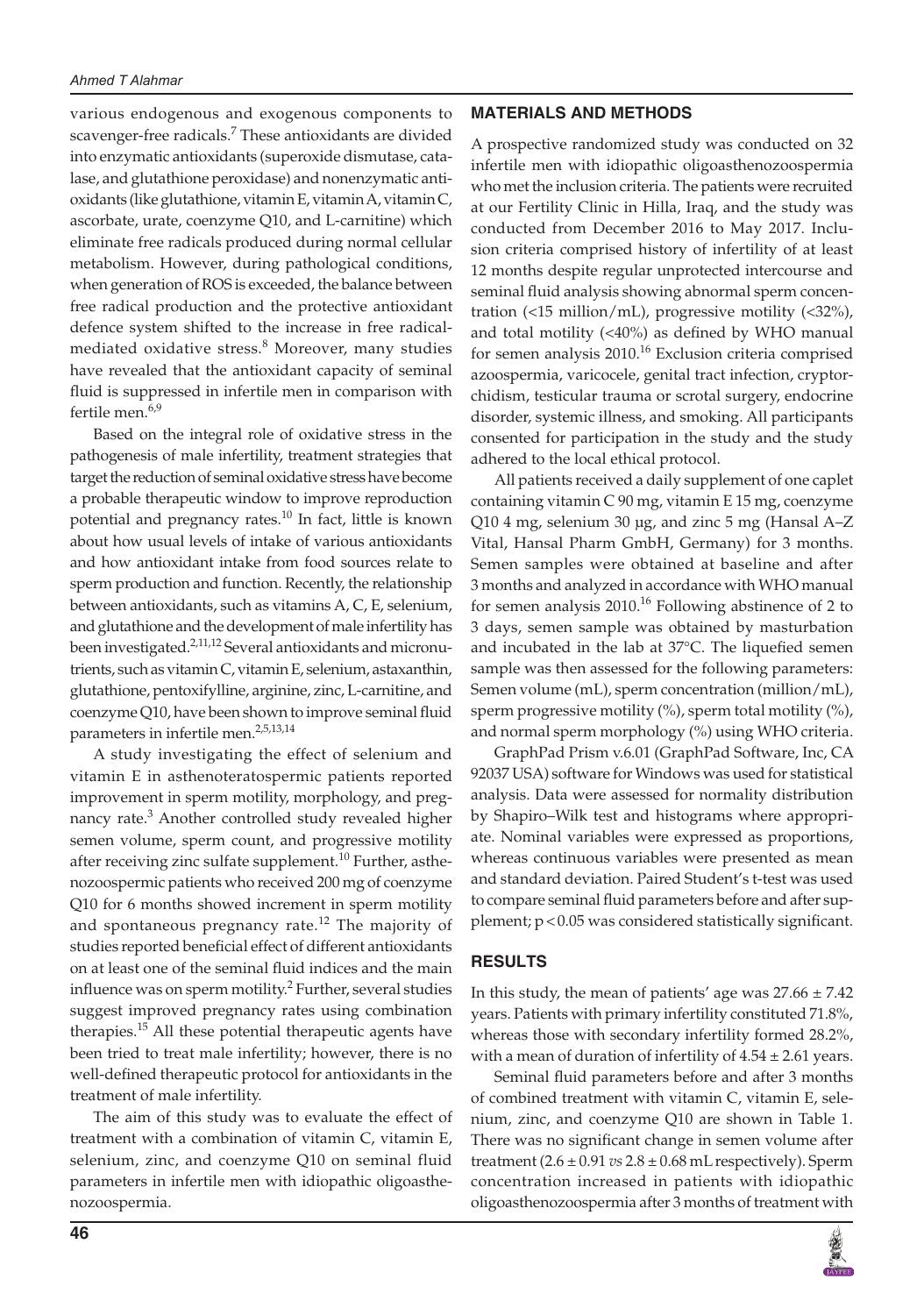| <b>Table 1:</b> Seminal fluid parameters before and after<br>3 months of treatment |        |       |  |  |
|------------------------------------------------------------------------------------|--------|-------|--|--|
|                                                                                    |        |       |  |  |
|                                                                                    | Before | After |  |  |

|                                                                          | -----<br>treatment            | treatment                              |         |
|--------------------------------------------------------------------------|-------------------------------|----------------------------------------|---------|
|                                                                          | $(n = 32)$                    | $(n = 32)$                             | p-value |
| Semen volume (mL)                                                        | $2.6 \pm 0.91$ $2.8 \pm 0.68$ |                                        | >0.05   |
| Sperm concentration ( $×10^6$ /mL) $9.13 \pm 4.29$ 11.3 $\pm 6.05$ <0.05 |                               |                                        |         |
| Sperm progressive motility (%) $18.1 \pm 8.68$ 24.6 $\pm 10.2$ < 0.01    |                               |                                        |         |
| Sperm total motility (%)                                                 |                               | $28.4 \pm 8.71$ 34.4 $\pm$ 11.7 < 0.01 |         |
| Normal sperm morphology (%)                                              |                               | $33.8 \pm 8.33$ $34.5 \pm 6.50$ >0.05  |         |
|                                                                          |                               |                                        |         |

Results are expressed as mean ± standard deviation

means of sperm concentration of  $9.13 \pm 4.29$  and  $11.3 \pm 1.1$  $6.05 \times 10^6$ /mL respectively (p<0.05). Progressive sperm motility significantly increased in patients after treatment  $(18.1 \pm 8.68 \text{ vs } 24.6 \pm 10.2\%$  respectively, p<0.01). Moreover, total sperm motility also increased from 28.4  $\pm$  8.71 to 34.4  $\pm$  11.7% after treatment (p < 0.01). Normal sperm morphology, however, did not alter significantly in infertile patients after treatment (33.8 ± 8.33 *vs* 34.5 ± 6.50% respectively).

#### **DISCUSSION**

The current study demonstrated an improvement in sperm concentration, progressive motility, and total motility in infertile patients with idiopathic oligoasthenozoospermia after 3 months of combined treatment with vitamin C, vitamin E, zinc, selenium, and coenzyme Q10. Due to the diversity of the underlying causes for infertility in men with oligoasthenozoospermia, various medications with different degrees of effectiveness have been tried for the treatment of male infertility. Recently, interest has been increasingly focused on the role of excessive ROS production in infertile men and the use of antioxidants to scavenge excessive seminal plasma ROS.17

In the current study, there was no significant change in semen volume after treatment. This observation is congruent with the findings of other studies which demonstrated no change in semen volume in infertile men following treatment with coenzyme Q10 (200 mg)<sup>17</sup> or vitamin E  $(400 \text{ mg})$ .<sup>15</sup> In contrast, semen volume increased after combined antioxidant treatment for 3 months.18 Sperm concentration significantly increased after 3 months of combined antioxidant treatment. These results are consistent with previous reports which showed an increment in sperm concentration after antioxidant supplement.<sup>10,17-20</sup> A recent study investigated the effect of combined micronutrients including vitamin E, zinc, selenium, and coenzyme Q10 for 3 months and reported increased sperm concentration in men with infertility.<sup>18</sup> Another study observed higher sperm density in men with idiopathic oligoasthenozoospermia after 6 months of treatment with vitamin E (400 mg/day) with or without clomiphene citrate.<sup>20</sup> Further, total sperm motility in infer*Effect of antioxidants in idiopathic male infertility*

tile men was higher than those of fertile controls following daily administration of zinc sulfate for  $3$  months<sup>10</sup> and zinc correlated with sperm density in another study.<sup>21</sup> A placebo-controlled trail of 200 mg of coenzyme Q10 for 26 weeks reported increased sperm density in men with unexplained infertility.<sup>17</sup> Interestingly, sperm density returned to baseline values within 12 weeks of off-drug period, suggesting a coenzyme Q10-mediated effect. Nevertheless, our findings are in contrast with a study which showed no improvement in sperm concentration in infertile men after 12 weeks period of treatment with coenzyme Q10, albeit a reduction in oxidative stress was observed.<sup>22</sup>

Both sperm progressive motility and total motility were significantly higher in infertile patients after 3 months of antioxidant treatment. Our findings are consistent with previous studies which demonstrated higher sperm motility in patients with idiopathic infertility following vitamin  $C<sub>1</sub><sup>23</sup>$  vitamin E<sub>1</sub>,<sup>3,18,20</sup> zinc,<sup>10,18,24</sup> selenium, $3,18$  and coenzyme Q10 $8,18,25$  administration. A recent study has compared the effect of L-carnitine *vs* a combination of zinc, vitamin E, selenium, coenzyme Q10, glutathione, and L-carnitine and reported improvement in all seminal fluid measures after 3 months of combined treatment.<sup>18</sup> Another study explored the effect of daily supplement of selenium (200 Ug) and vitamin E (400 units) in idiopathic asthenoteratospermia and showed an increase in total sperm motility and spontaneous pregnancy rates following 100 days of treatment.<sup>3</sup> Similarly, daily zinc supplement of 440 mg for 3 months improved progressive and total sperm motility in infertile men with asthenozoospermia as compared with fertile controls.<sup>10</sup> Another experimental study, however, reported a paradoxical reduction in sperm motility in male rats after supplementation with vitamin C, E, and astaxanthin.<sup>19</sup> Moreover, a daily supplement of coenzyme Q10 (200 mg) did not improve seminal fluid parameters including sperm motility in infertile men in one study. $22$  The proportion of sperm with normal morphology did not alter following treatment. Nadjarzadeh et al<sup>26</sup> also reported no correlation between dietary intake of vitamin C, vitamin E, zinc, and selenium with the proportion of normal sperm morphology. Our results, however, are in contrast with those of Safarinejad<sup>27</sup> who reported improvement of normal sperm morphology in men with idiopathic infertility who received coenzyme Q10 for 12 months.

In men with infertility, there is evidence of imbalance between ROS production and seminal fluid antioxidant capacity, creating a condition of oxidative stress that negatively impacts sperm quality.<sup>28</sup> Dietary intake of antioxidants $11$  and seminal fluid total antioxidant capa- $\text{city}^{25,28}$  have been also shown to be reduced in patients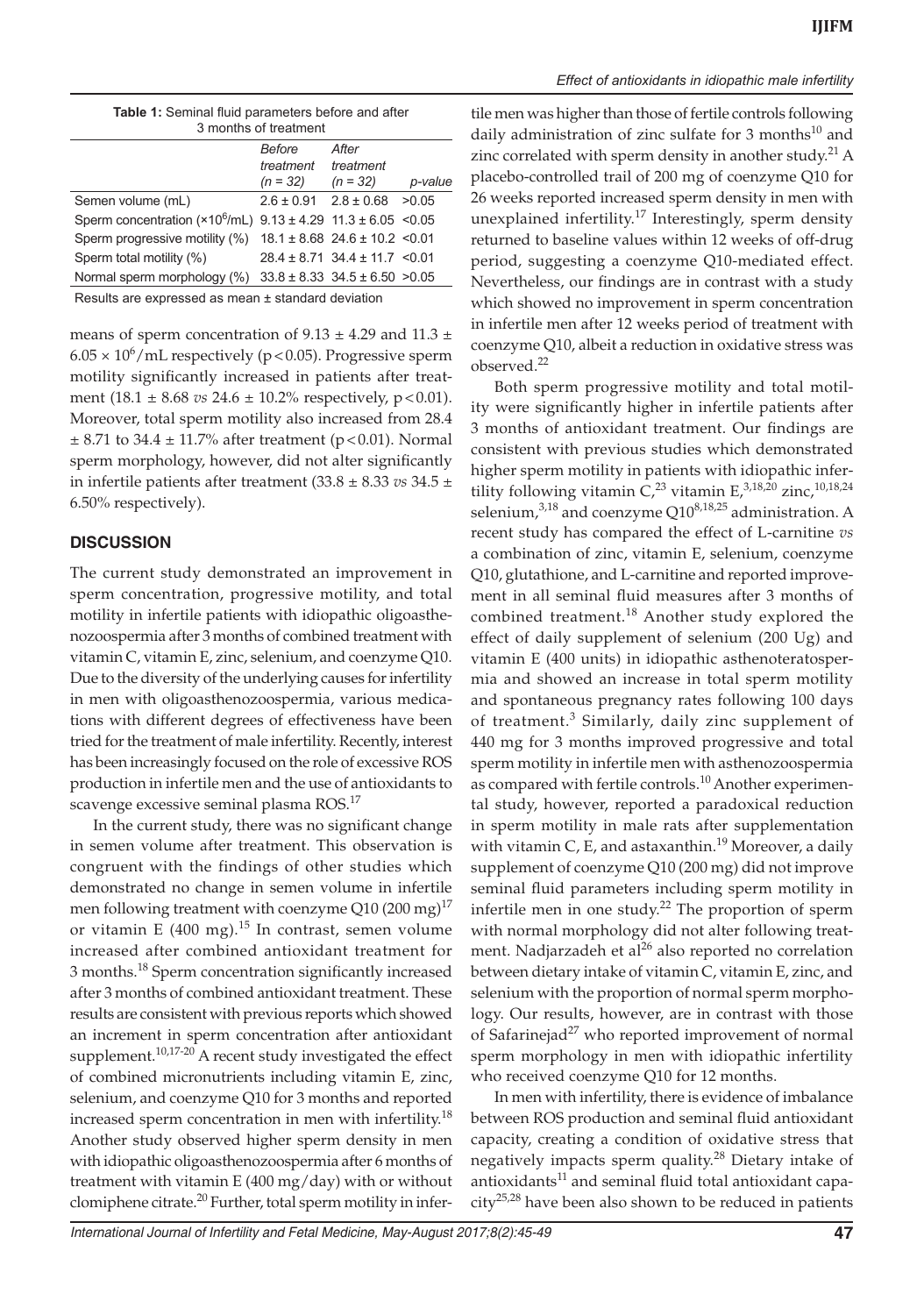with idiopathic male infertility. Other studies have also reported lower levels of antioxidants in seminal plasma of infertile men.<sup>21,24</sup> The effect of the combination of micronutrients in this study could be attributed to the sum of the partly augmentative effects of each compound. Coenzyme Q10 counteracts free radicals and is required for male follicle-stimulating hormone and luteinizing hormone production, which ultimately results in improvement of sperm concentration, motility, and morphology.<sup>27</sup> Antioxidant properties of dietary zinc protects against excessive oxidative stress during sperm production that may counteract against copper excess, improving sperm cell concentration and motility.29 Zinc supplementation also improves the synthesis of zinc-binding proteins, such as metallothioneins in infertile men with asthenozoospermia.<sup>10</sup> Selenium mediates protection against ROS by binding to a structural element in the sperm cell membrane in the form of the enzymes selenoprotein mGPx4 and snGPx4.<sup>3</sup> Moreover, it augments thyroid hormone effects which are important for sperm production.<sup>30</sup> Vitamin E protects against lipid peroxidation, therefore, improving seminal fluid quality and sperm motility significantly.<sup>20</sup> Similarly, vitamin C also counteracts oxidative stress and improves semen quality in man and animal models.<sup>19</sup>

The diversity of target for the five micronutrients used in this study and their partially synergistic action on the male reproductive system could explain their selective superiority as compared with the monotherapy.<sup>18</sup> Recently, two articles<sup>2,5</sup> reviewed published articles on the effect of antioxidants in male infertility and the main improvement was related to sperm motility. The two reviews, however, emphasized the lack of agreement on the daily dosage, combination formula, and treatment protocol in infertile men. The variability of dosage and protocol could partially explain the differences of our results from other studies. It is still unclear whether improvement in sperm concentration and motility observed in the current study exerted by combined compound is due to suppression of ROS action or to the sum of the specific unidentified effects of each individual compound on gonadal sperm production and function. The limitations of our study comprise the relatively small sample size, unreported pregnancy rates, and the absence of placebo group.

# **CONCLUSION**

The combined formulation of vitamin C, vitamin E, zinc, selenium, and coenzyme Q10 improved sperm concentration, progressive and total sperm motility in infertile men with idiopathic oligoasthenozoospermia. These effects could be due to synergistic antioxidant action of the

compounds or other unidentified mechanisms which affect gonadal sperm production and seminal fluid antioxidant capacity. Further studies are warranted to augment the evidence provided in this work.

# **REFERENCES**

- 1. Arcaniolo D, Favilla V, Tiscione D, Pisano F, Bozzini G, Creta M, Gentile G, Menchini Fabris F, Pavan N, Veneziano IA, et al. Is there a place for nutritional supplements in the treatment of idiopathic male infertility? Arch Ital Urol Androl 2014 Sep;86(3):164-170.
- 2. Imamovic Kumalic S, Pinter B. Review of clinical trials on effects of oral antioxidants on basic semen and other parameters in idiopathic oligoasthenoteratozoospermia. BioMed Res Int 2014 Mar;2014:426951.
- 3. Moslemi MK, Tavanbakhsh S. Selenium-vitamin E supplementation in infertile men: effects on semen parameters and pregnancy rate. Int J Gen Med 2011 Jan;4:99-104.
- Ko EY, Sabanegh ES, Agarwal A. Male infertility testing: reactive oxygen species and antioxidant capacity. Fertil Steril 2014 Dec;102(6):1518-1527.
- 5. Ahmadi S, Bashiri R, Ghadiri-Anari A, Nadjarzadeh A. Antioxidant supplements and semen parameters: an evidence based review. Int J Reprod Biomed (Yazd) 2016 Dec;14(12): 729-736.
- 6. Roychoudhury S, Sharma R, Sikka S, Agarwal A. Diagnostic application of total antioxidant capacity in seminal plasma to assess oxidative stress in male factor infertility. J Assist Reprod Genet 2016 May;33(5):627-635.
- 7. Adewoyin M, Ibrahim M, Roszaman R, Md Isa ML, Mat Alewi NA, Rafa AA, Anuar MN. Male infertility: the effect of natural antioxidants and phytocompounds on seminal oxidative stress. Diseases 2017 Mar;5(9):1-26.
- 8. Ghanbarzadeh S, Garjani A, Ziaee M, Khorrami A. CoQ10 and L-Carnitine attenuate the effect of high LDL and oxidized LDL on spermatogenesis in male rats. Drug Res (Stuttg) 2013 Dec;64(10):510-515.
- 9. Zareba P, Colaci DS, Afeiche M, Gaskins AJ, Jørgensen N, Mendiola J, Swan SH, Chavarro JE. Semen quality in relation to antioxidant intake in a healthy male population. Fertil Steril 2013 Dec;100(6):1572-1579.
- 10. Hadwan MH, Almashhedy LA, Alsalman ARS. Study of the effects of oral zinc supplementation on peroxynitrite levels, arginase activity and NO synthase activity in seminal plasma of Iraqi asthenospermic patients. Reprod Biol Endocrinol 2014 Jan;12:1.
- 11. Nadjarzadeh A, Shidfar F, Amirjannati N, Vafa MR, Motevalian SA, Gohari MR, Nazeri Kakhki SA, Akhondi MM, Sadeghi MR. Effect of coenzyme Q10 supplementation on antioxidant enzymes activity and oxidative stress of seminal plasma: a double-blind randomised clinical trial. Andrologia 2014 Mar;46(2):177-183.
- 12. Balercia G, Buldreghini E, Vignini A, Tiano L, Paggi F, Amoroso S, Ricciardo-Lamonica G, Boscaro M, Lenzi A, Littarru G. Coenzyme Q10 treatment in infertile men with idiopathic asthenozoospermia: a placebo-controlled, doubleblind randomized trial. Fertil Steril 2009 May;91(5):1785-1792.
- 13. Abad C, Amengual MJ, Gosálvez J, Coward K, Hannaoui N, Benet J, García-Peiró A, Prats J. Effects of oral antioxidant